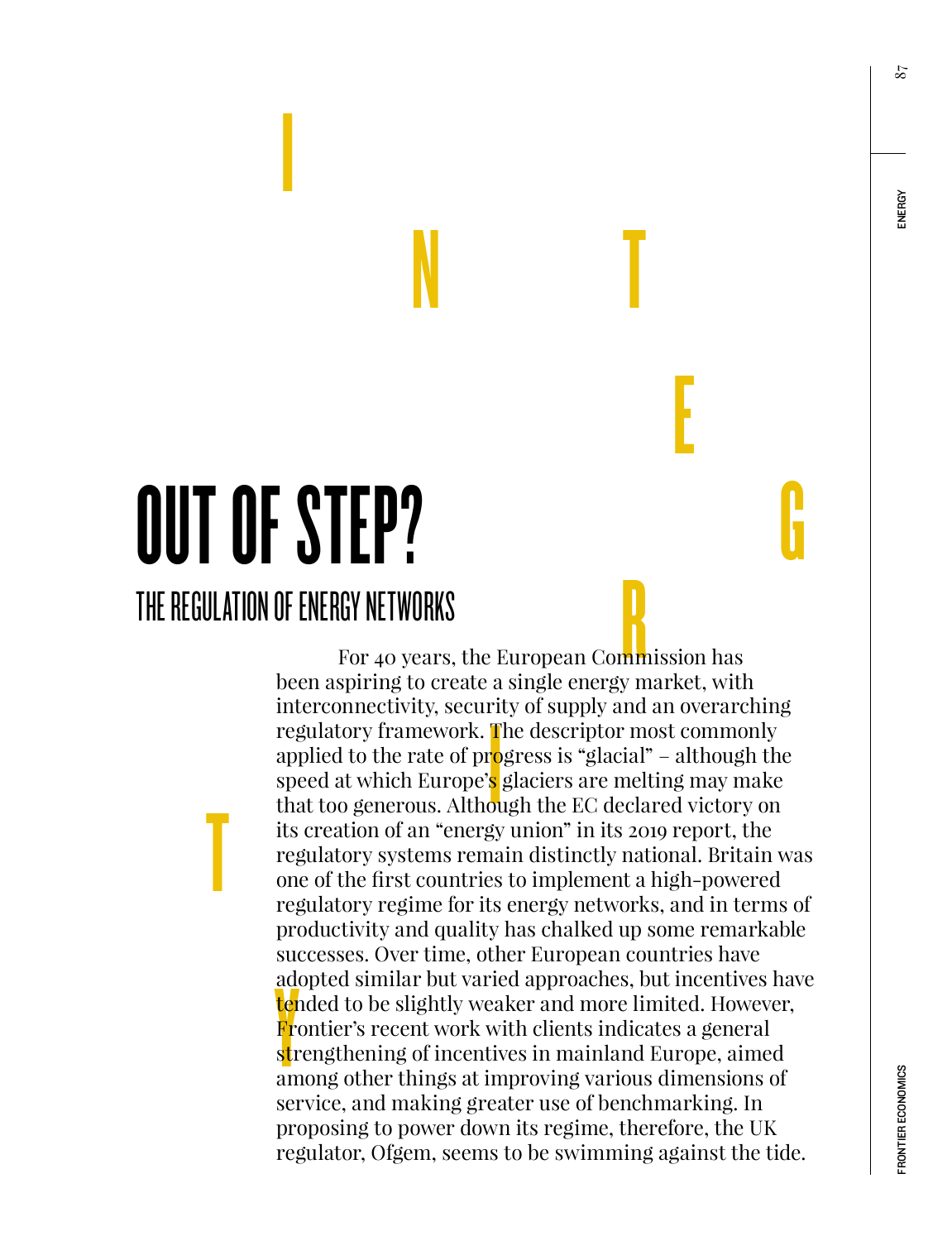Recent controversies over the level of profits earned by the energy networks in the UK are undermining the legitimacy and credibility of a regulatory system that has operated for over 20 years. Radical alternatives are mooted, from renationalisation to fundamental changes in the incentive arrangements that are currently being considered by Ofgem. And the UK is not alone in reviewing its regulatory arrangements from time to time.

Of course, we have been here before. Back in the 1990s, there was an explosion of anger at the level of profits and executive pay in the newly privatised UK utilities. Regulation was radically restructured. But is that what is needed again, or should Ofgem just do its job better? And in answering that question, can we focus on another all too rarely considered question: what would be in the best long-term interests of customers?

To do so, we need to start with the issue that is at the heart of the economics of regulation: uncertainty. Firms and their regulators are differently equipped to deal with it. So:

- the regulator may be uncertain about the prevailing cost level
- neither the regulator nor the firm may be well informed about the potential for innovation and efficiency gains in the industry, or the impact of events outside the firm's control
- the firm may have better information than the regulator on how to extract more efficiency from the current structure and asset stock of the business – so-called "productive efficiency gains"; however
- both the firm and the regulator are likely to be similarly uncertain about the extent to which changes to the culture, operations, investment strategy and management of the business might deliver greater efficiency over the longer term – so-called "dynamic efficiency savings".

In the UK, the belief prevailing in the period after the Second World War was that uncertainty should be dealt with by internalising all these "information asymmetries" by bringing utilities within the public sector. The state would, for its part, maintain sufficient expert resources to scrutinise management actions, decisions and operations, and intervene when necessary.

This view was hardly unique to war-battered Britain: energy networks were, across Europe, normally owned by different arms of the state. But nationalisation does not deal with the information problem, and it led to managerial objectives in the businesses that were complex, contradictory and ad hoc in their formulation.

Nationalised businesses were often used as instruments of macroeconomic policy – through public sector wage and price policies, employment and investment policies, and so forth. Since there was no clear business focus for managers, they were able to devote their energies to other activities which did not have a clear business rationale, such as unnecessary expenditure on R&D, gold-plating of assets, and other rent-seeking behaviour. The consequence was very high levels of inefficiency in the energy sector, driving the argument for privatisation.

#### TIME FOR THE X-FACTOR

The energy networks in the UK were floated on the stock market in the late 1980s (gas) and early 1990s (electricity). Privatisation was accompanied by the development of a radical new approach to regulating monopoly networks known as RPI-X regulation, devised by Stephen Littlechild. This approach (fairly) simply required the regulator to set a ceiling on prices determined by the level of retail price inflation (RPI) minus a factor, X, that represented the regulator's best forecast of the productivity gains the business was expected to achieve in the specified period ahead, which was normally up to five years.

The price ceiling was intended to protect customers from overcharging, and the "X-factor" was intended to encourage the regulated business to make efficiency gains over and above those that were baked into the regulatory mechanism, since it could retain all the profit from these. At the end of the price control period, the regulator would reset prices based on information that had been revealed since the last review (so if it had underestimated what could be achieved it could capture these unanticipated improvements for customers going forward and potentially increase X for the next period), but it would not claw back the profits the business had earned from above-X efficiency gains in the past, since this would remove the incentive to try for extra efficiency in the future.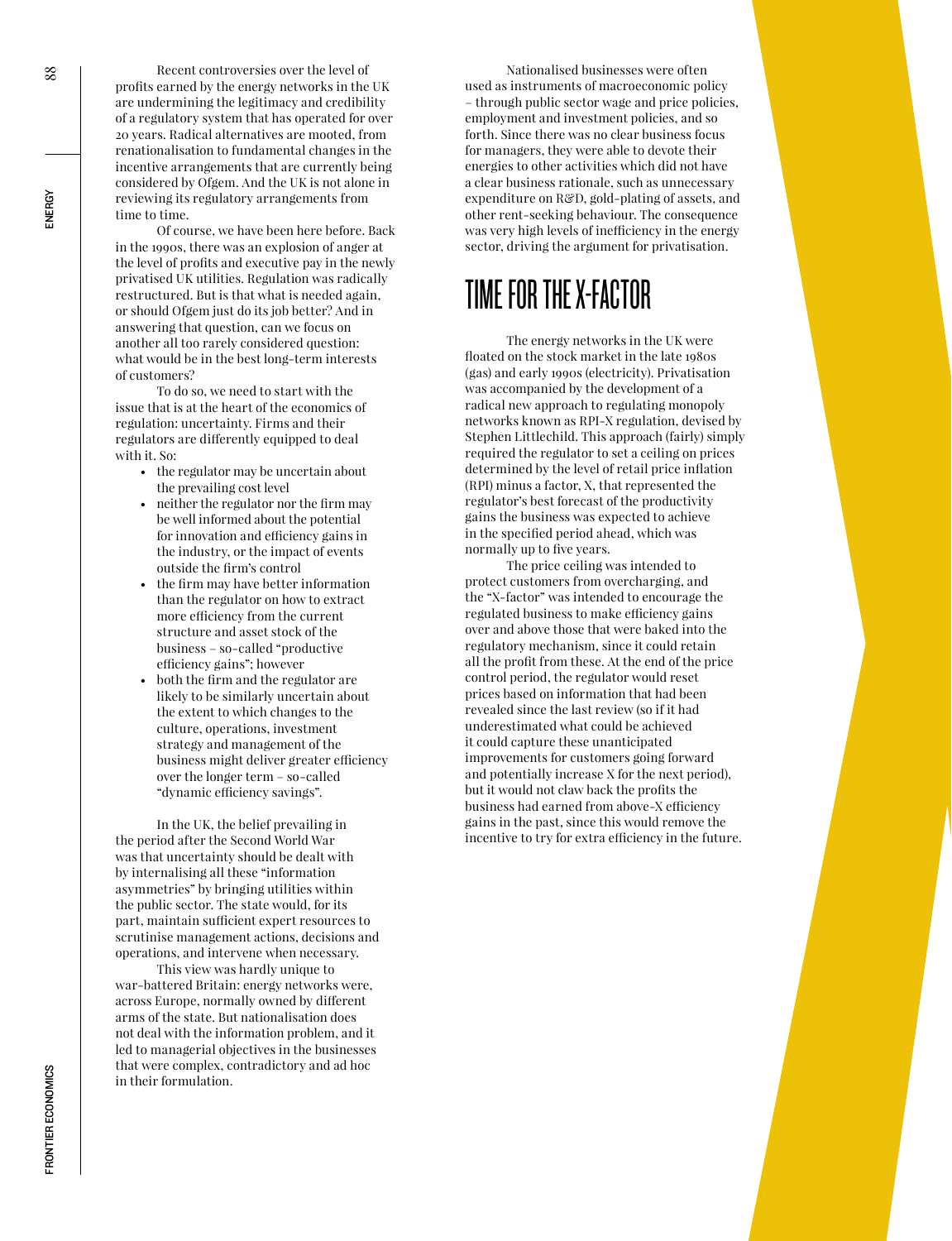The new RPI-X approach to regulation, Professors Beesley and Littlechild argued in 1989 in their seminal work, "The Regulation of Privatized Monopolies in the United Kingdom", required little, if any, information and expert analysis:

*…RPI-X does not assume costs and demands are given or known: indeed, the problem is to provide adequate incentives for the company to discover them. The aim is to stimulate alertness to lower cost techniques and hitherto unmet demands. The emphasis is on productive rather than allocative efficiency.*

This model owed much to the Austrian school of economics, which stressed the limits of knowledge, and the implications for governmental control. It also chimed with another growing body of economic literature, pioneered by the US economist Oliver Hart, which illuminated the nature of the "contract" between a firm and its regulator. Contracts could not cover every possible eventuality, so any attempt to try to write a "complete" contract through an ever-expanding regulatory rule book, or through ever-increasing regulatory oversight and intervention, would be doomed to failure.

#### SO WHAT WENT WRONG?

The original Littlechild model had great attractions in its potential to address the efficiency problems in the sector, but it also suffered from a fatal flaw. Regimes which were too "high powered" – that is, those which permitted firms to keep all the profits from their efforts – were essentially blind to the distributional effects, or "fairness", of the price control settlement. This intentional design feature, when combined with the highly generous price formulae originally set post-privatisation, enabled the transmission and distribution power network operators to earn very high profits.

By the mid-1990s, the profits made by the transmission and distribution businesses alike, accompanied by large increases in remuneration for senior management, created such public disquiet in Britain that the regulatory regime had to be fundamentally reviewed. And not only in the energy sector, since similar excesses were being observed in other privatised utilities.

The lesson of the experiment with pure-form RPI-X regulation in Britain was that customers, the public, politicians and the media did not only care about efficiency. They were also concerned about the fairness of the distributional settlement between shareholders, the executives of the businesses, and customers. For regulators who had been roundly condemned for their willingness to allow the regulated businesses to earn excess returns, it was a lesson that was quickly learned. They jettisoned pure-form RPI-X regulation, and developed more effective methods of customer protection, while attempting to preserve the efficiency properties of the original Littlechild model.

# "A RADICAL NEW APPROACH TO REGULATING **MONOPOLY** NETWORKS"

89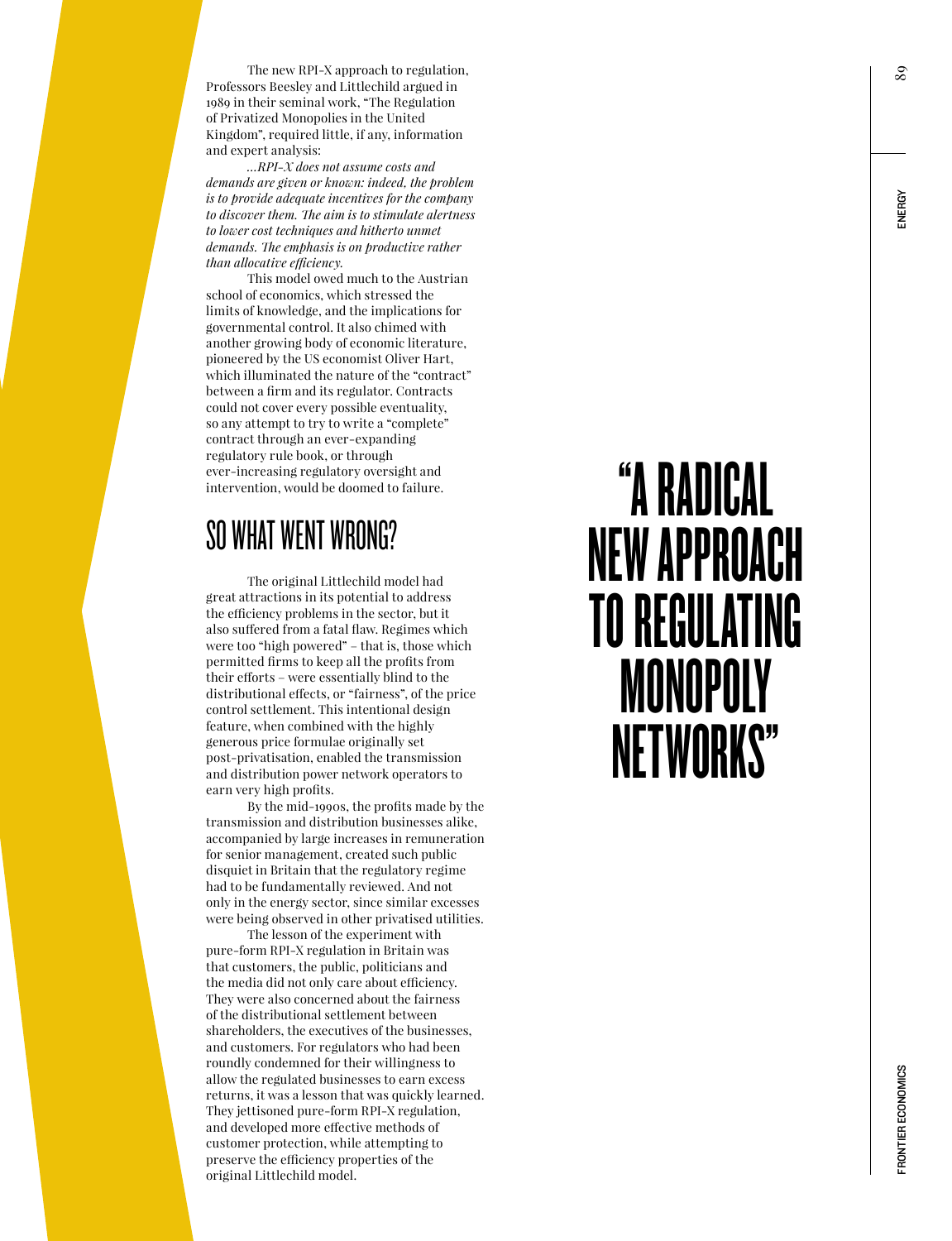## BACK TO THE BUILDING BLOCKS

From the mid-1990s onwards, a more balanced system of incentive-based regulation emerged. This was based on the recognition that a regulatory system is made up of a number of different components, and it is how the regulator puts those components together that determines its effects: on efficiency, on how the risk is shared between customer and shareholder, on the distribution of rewards and on the sustainability of the regime.

Over the quarter of a century that has passed since that last legitimacy crisis, this system of incentive-based regulation has evolved further, but still recognisably has the following key features:

- Commercial objectives are ring-fenced from public policy objectives, so that running the business is decentralised to the managers of those businesses, within a well-defined framework, free from day-to-day political interference.
- Incentives are provided for the business to accept cost risk, manage the associated uncertainties, and seek out efficiency savings against a set of transparent and justified cost targets.
- Credible and stable rules govern the remuneration of long-lived assets.
- The package as a whole is appropriately calibrated to ensure that the financial costs and benefits associated with under- or over-performance by the business are proportionate, non-distortionary, and consistent with wider public acceptance.

Together these ingredients created a stable commercial framework within which regulatory risk is minimised while maintaining strong incentives to outperform. It should enable customers to have confidence that additional profits are being earned by strong performance; and that they too will benefit in the long term from cost efficiencies and service improvements. But of course, this confidence depends on Ofgem doing its job properly.

**BACK** 

IMPRESSIVE RESULTS

The model of regulation created by Ofgem and its predecessor bodies has driven considerable cost and quality of service improvements across all the four energy networks. Consumers have gained substantial benefits over the period since privatisation. A flavour of that success was set out in a speech given by then Ofgem CEO Alistair Buchanan in 2008, approximately 20 years after privatisation. Buchanan noted that:

*…Since 1990 the electricity distribution charges for customers have been cut by 50% and transmission charges by 41%…in the 15 years to 2005 power cuts were reduced by 11% and the duration of those interruptions by 30%.* 

This combination of price cuts and quality improvements amounted to an impressive achievement over the period.

Ofgem has recently published a paper, *Productivity Growth in Electricity and Gas Networks since 1990*, which confirms that this strong performance has continued. Ofgem's academic research shows that each of the network sectors has performed markedly better than the economy as a whole. To give a feel for the magnitude of this outperformance, productivity in electricity distribution grew faster than in the economy as a whole, by 1% per year over a 26-year period from privatisation. In gas distribution, outperformance was 1.1% per year, although measurement was only possible over an eight-year period, from 2008-09 onwards, owing to a lack of data.

These values, as the authors of this paper point out, may materially understate the productivity performance of the energy networks, as they take no account of the potential effect of the energy transition. This follows because:

*…if energy networks are making investments and incurring operating expenditures which facilitate the wider energy transition, this may show up as them exhibiting negative productivity growth, as the benefits of the transition (e.g. clean air and meeting environmental targets) are not part of their measured outputs.*

This will be true for all network sectors, each of which face new challenges that were not accounted for by the researchers' model, but will particularly affect electricity transmission, a sector spending billions of pounds to facilitate the integration of renewables. While the authors do account for other dimensions of quality (e.g. interruptions) there is a need to make a full set of quality adjustments to productivity estimates, as discussed in our chapter on the water industry, where the productivity performance has also been impressive.

TO THE



**ENERGY**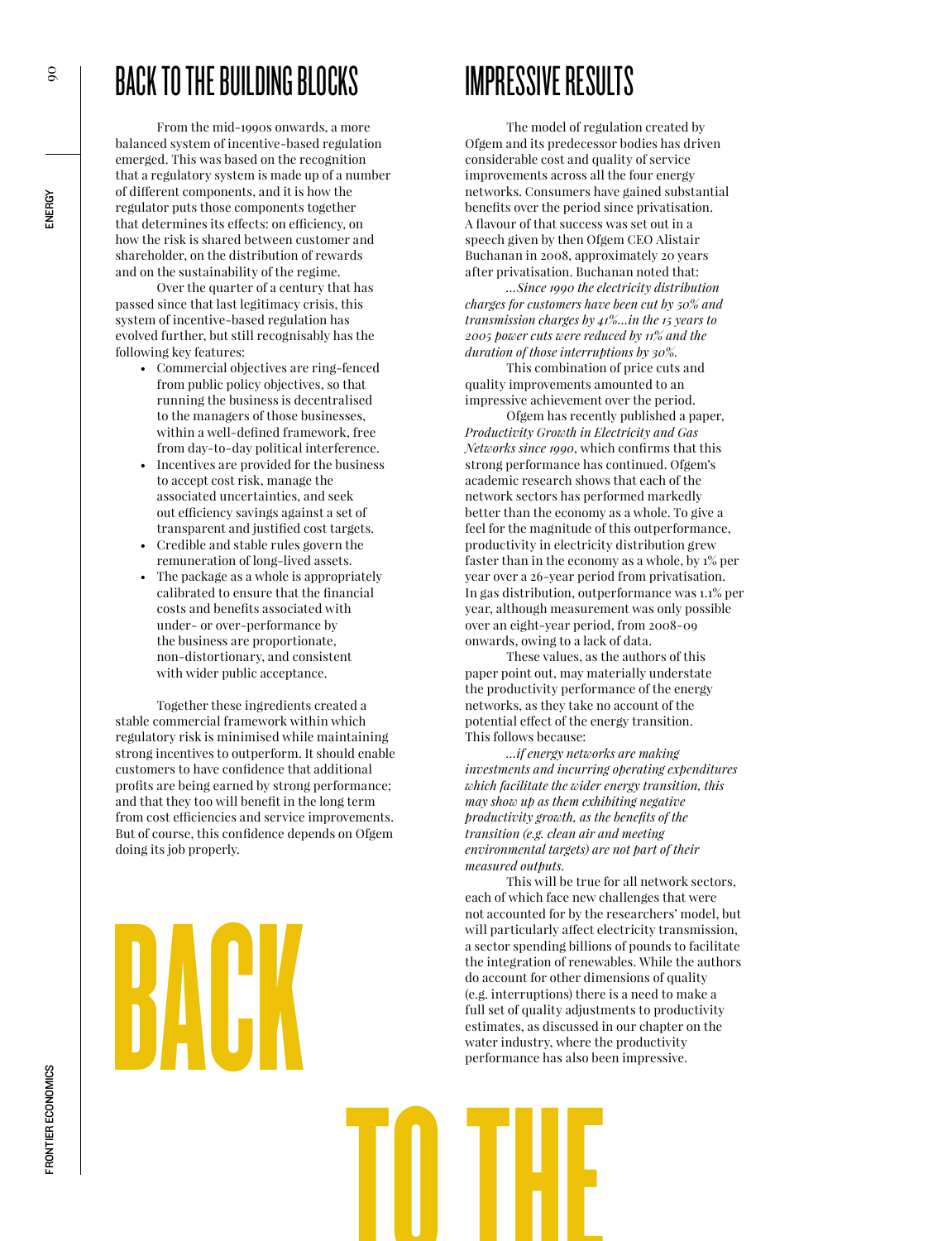Such outperformance by regulatory monopolies is all the more impressive in that it is sectors fully exposed to the fierce pressures of competition that one would expect to easily outperform the energy networks. It is an important corrective to the portrayal of the sector as fat and lazy by politicians of the right, and greedy and exploitative by politicians of the left – and of the complaints from all sides that regulation has failed. The evidence tells us exactly the opposite story.

The bulwark of regulatory success has been the mutually supporting pillars of a clear incentive-based model and a consistent approach to financing requirements, bringing stability and predictability to the regulatory and commercial framework. The focus has been on achieving two highly desirable outcomes: investor confidence, in order to keep the true cost of capital of investing in the industry low; and dynamic efficiency improvements, in large part due to a predictable approach to the remuneration of assets and performance. Those calling for regulatory reform, or the return of these assets to state ownership, may wish to pause and reflect on this evidence.

#### NOTHING TO FIX?

So does the industry have no case to answer? It is never easy to persuade public opinion of an important truth: that the profit incentive is a vital feature of regulation, needed to drive dynamic efficiency improvements. And therefore – a proposition even harder to sell – that some degree of "excess" profit should be welcomed, as indicating outperformance. ("Yardstick" regulation, under which companies have to "compete" with the best, may at least in theory be easier to sell to the public, and has had impressive results in other industries and geographies such as the Netherlands or Norway – but it is not always possible to introduce.)

interests in the future. The report commi<br>by Citizens' Advice in 2017, titled *Energy*<br>Consumers' Missing Billions, reflected the<br>of public concern.<br>Deposite on the concerner of the concerner of the concerner of the concer The key question remains, however: how much "excess" is too much? How well has the regime been calibrated? Right now, there is a strong sense that returns have been too high, and that something must be done to ensure a better balance between business and consumer interests in the future. The report commissioned by Citizens' Advice in 2017, titled *Energy Consumers' Missing Billions*, reflected the extent of public concern.

Confidence has to be restored that additional returns will only be earned through unanticipated improvements, and are not "money for nothing". Ultimately, a sense of fairness is essential to the legitimacy of a regulatory regime. However, any review of the changes needed in the sector should be placed in the context of the notable progress (in respect of cost, reliability of service and supporting decarbonisation) that has been made across the board since assets were placed in private hands.

Once the first post-privatisation phase was over, returns were broadly in line with what was expected – that is, until the most recent couple of control periods. During these, returns for most companies rose to the upper end of expectations. There seem to be two main explanations.

The past two rounds of price controls covered the period immediately following the global financial crisis. This unquestionably led to greater difficulty in forecasting the future path of the UK economy, which in turn created greater uncertainty in regulators' forecasts of generic, sector-wide price control parameters. For example, real wages have grown at a considerably lower rate than predicted, economy-wide.

The first round of post-GFC price controls was set in anticipation of inflationary pressures arising from a more rapid economic recovery, followed by ongoing steady growth. Neither materialised as foreseen, although it is worth noting that real wages have now begun to pick up. Ofgem is on record as having admitted that, with hindsight, its allowances for real price effects (RPEs) for the gas distribution sector were set too generously, although the period to which they applied is not yet over. In short, Ofgem (in line with the vast majority of other forecasters) may well have failed to predict the full effects of the GFC. Nobody, from the Bank of England outwards, found it easy.

The second explanation, however, is that mistakes have clearly been made in setting the controls. The RIIO model (revenue equals incentives plus innovation plus outputs) made regulation more complex, and further regulatory innovations increased that complexity still further. That is not to say they were a mistake: indeed, it is widely recognised that some of these innovations were extremely beneficial to customers.

For example, there is near-universal agreement that the competition for business plans, boosted by rewards for their quality, extracted much more disciplined plans from the operators, increasing the information available to Ofgem before setting controls. Unfortunately, in implementing the new RIIO system, Ofgem miscalibrated the regime, embedding higher returns as a consequence. The lesson from that should be to remedy the faulty implementation, rather than discard a basically sound system.



91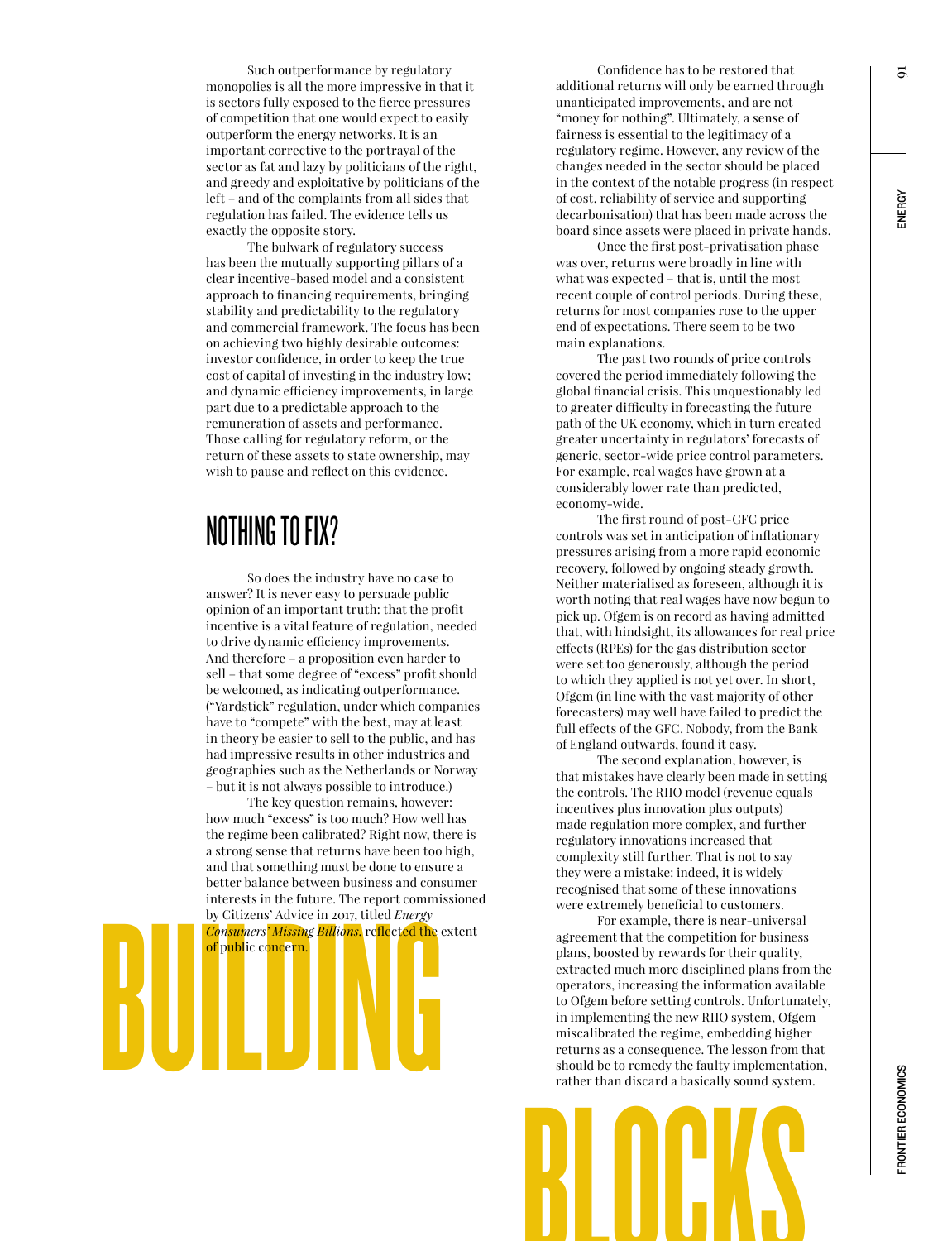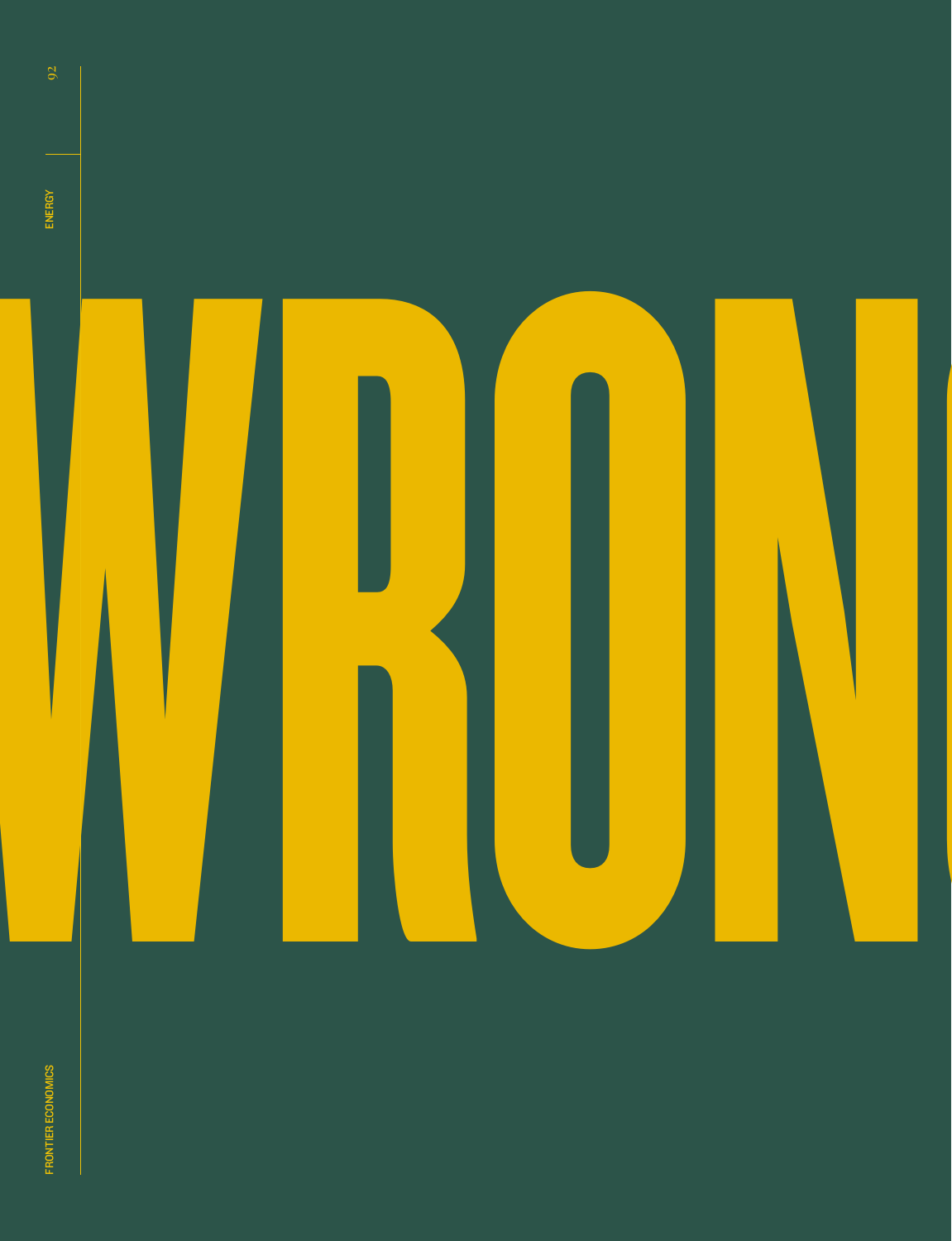